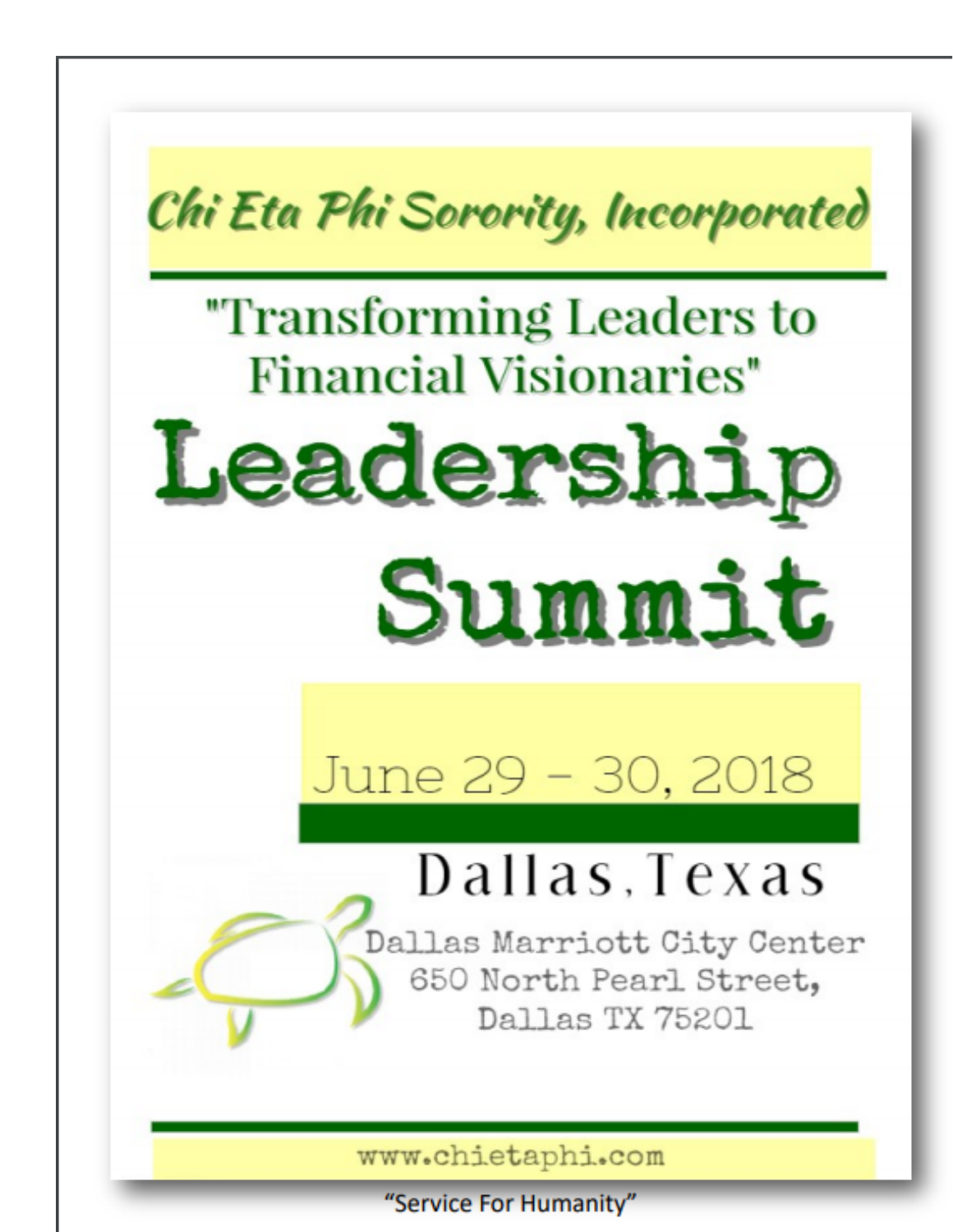![](_page_1_Picture_0.jpeg)

June 29-30, 2018 Dallas Marriott City Center 650 North Pearl Street, Dallas, Texas 75201

### **Registration Brochure**

### Greetings From the National President

![](_page_1_Picture_5.jpeg)

Dear Members and Attendees,

Welcome to the 21st administration's first Leadership Summit. We are honored and excited to host the membership of Chi Eta Phi Sorority, Incorporated. Your participation and attendance is valuable to make this a successful event. We have some surprises that you do not want to miss. The Summit will be inspiring and informative, as relative to the organization's Financial Vision. We have worked diligently to make this a positive experience for all. So come to learn, laugh and enjoy. Remember everything is done big in Texas!

Sincerely,

Prixilk & murphy

Priscilla J. Murphy, LPCMH, MS, MEd, BSN, RN

21st National President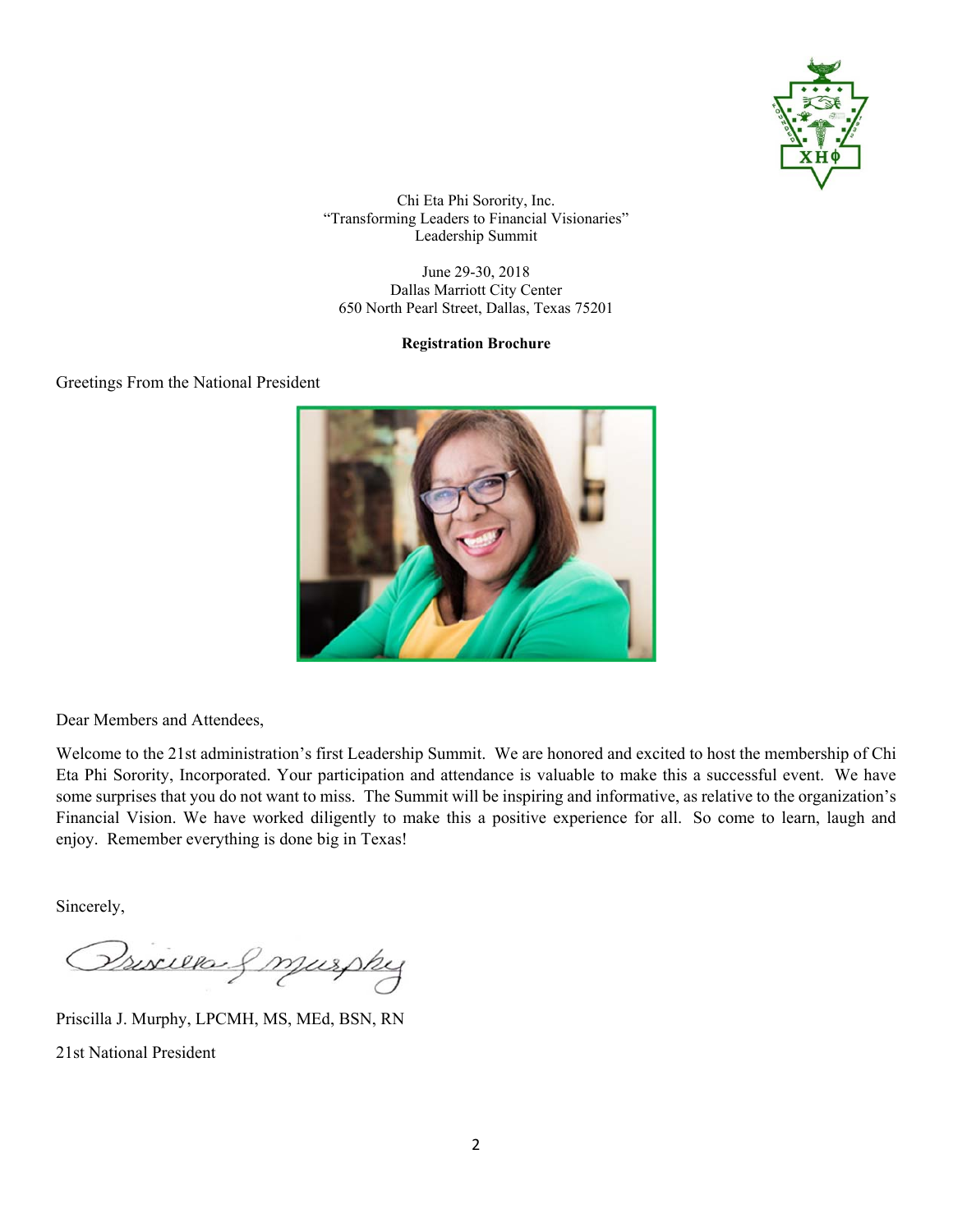![](_page_2_Picture_0.jpeg)

June 29-30, 2018 Dallas Marriott City Center 650 North Pearl Street, Dallas, Texas 75201

**Registration Brochure** 

# *Leadership Workshop Agenda Friday, June 29, 2018*

| 7:00-7:45am        | <b>Fitness Class-Rob Jones, Adult Fitness and Nutrition Coach, NASM</b>                                                          |  |
|--------------------|----------------------------------------------------------------------------------------------------------------------------------|--|
| 8:00am             | <b>Breakfast</b>                                                                                                                 |  |
| 9:00am             | <b>Opening &amp; Welcome-Deborah Stamps, EdD, MS, RN, GNP, NE-BC, 2nd Vice President</b>                                         |  |
| 9:15am             | Greetings and Introduction of Board Members-Priscilla J. Murphy, LPCMH, MS, MEd,<br>BSN, RN, 21 <sup>st</sup> National President |  |
| 9:30am             | <b>Keynote Address-</b> Eric J. Williams, DNP, RN, CNE, FAAN, President National Black<br>Nurses Association -1.0 Contact Hour   |  |
| 10:30am            | <b>Break</b>                                                                                                                     |  |
| 10:45am            | <b>Mental Health and Nursing-</b> Tia Crossley, PhD, Clinical Psychologist – 1.0 Contact Hour                                    |  |
| 11:45am            | Obtaining your 501C3- Stacey Johnson DNP, MSN, BSN, RN, CCM - 1.0 Contact Hour                                                   |  |
| $12:45-1:30$ pm    | Lunch                                                                                                                            |  |
| 1:30 <sub>pm</sub> | Nurses on Boards Coalition-Laurie Benson, BSN, RN - 1.0 Contact Hour                                                             |  |
| 2:30 <sub>pm</sub> | <b>Break</b>                                                                                                                     |  |
| $2:45$ pm          | <b>Sales Tax Davis and Davis LLC - 1.0 Contact Hour</b>                                                                          |  |
| $3:45$ pm          | Evaluation                                                                                                                       |  |
| $7:00$ pm          | Reception                                                                                                                        |  |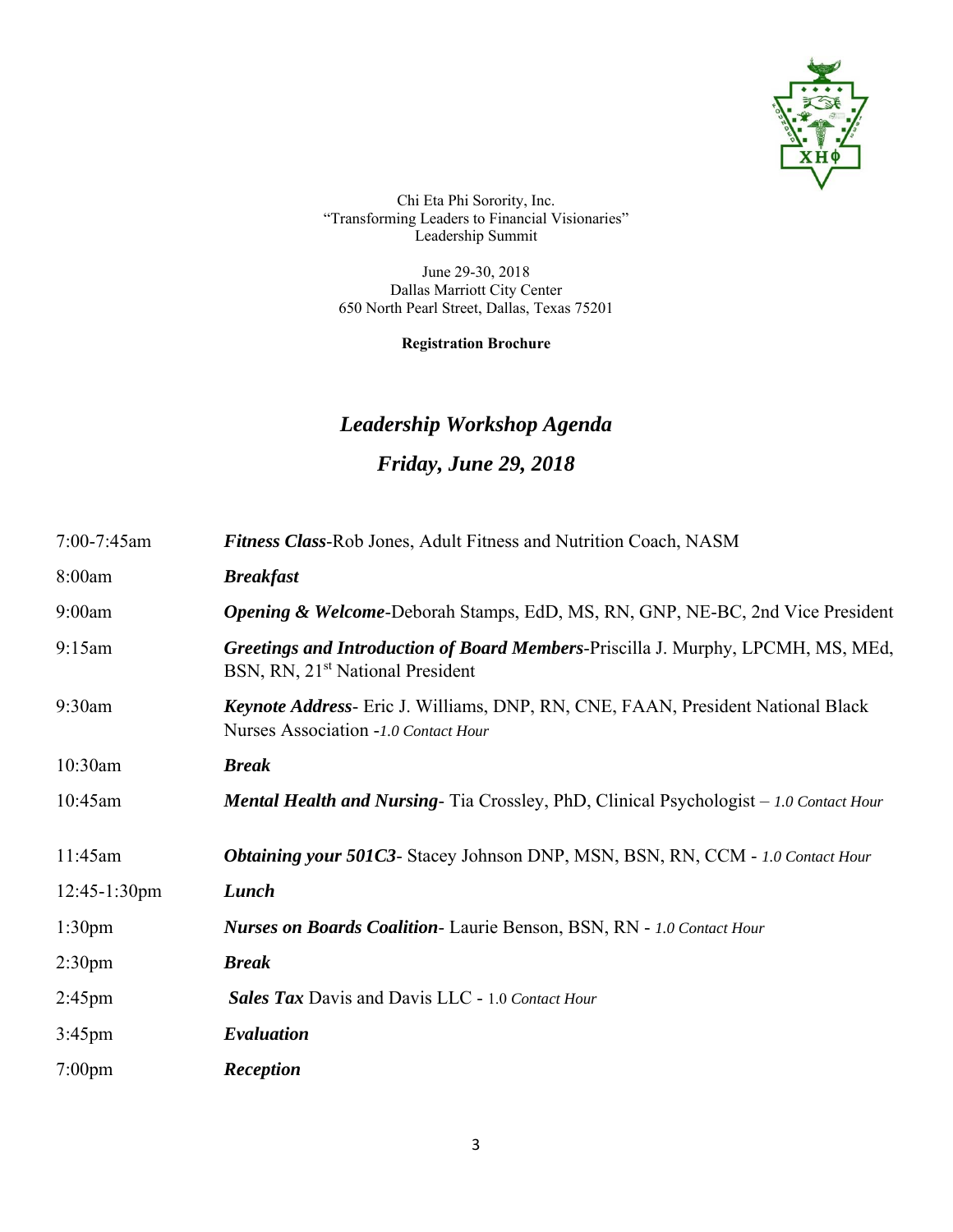![](_page_3_Picture_0.jpeg)

June 29-30, 2018 Dallas Marriott City Center 650 North Pearl Street, Dallas, Texas 75201

**Registration Brochure** 

## *Saturday, June 30, 2018*

| $7:00-7:45$ am     | <b>Fitness Class-Rob Jones, Adult Fitness and Nutrition Coach, NASM</b>                                                                                                                             |  |
|--------------------|-----------------------------------------------------------------------------------------------------------------------------------------------------------------------------------------------------|--|
| 8:00am             | <b>Breakfast</b>                                                                                                                                                                                    |  |
| 9:00am             | <b>Understanding the Financial Obligations of Chapters-</b> Fayrene Tolbert, RN, BSN,<br>National Treasurer and Erica Underdown-Palmer, RN, BSN, National Financial Secretary<br>- 1.0 Contact Hour |  |
| 10:00am            | <b>Break</b>                                                                                                                                                                                        |  |
| 10:15am            | <i>Event and Liability Insurance Why We Need It - J. Derrick McGlothin,</i>                                                                                                                         |  |
|                    | CMG Insurance Group - 1.0 Contact Hour                                                                                                                                                              |  |
| 11:15am            | <b>The Checks and Balances of Auditing-Frazier and Gill CPA - 1.0 Contact Hour</b>                                                                                                                  |  |
| $12:15-1:00$ pm    | Lunch                                                                                                                                                                                               |  |
| $1:00$ pm          | Understanding the Roles of your leaders-Regional Directors Panel -1.0 Contact hour                                                                                                                  |  |
| 2:00 <sub>pm</sub> | <b>Break</b>                                                                                                                                                                                        |  |
| $2:15$ pm          | <b>Transformational Leadership: Succession Planning-Executive Board of Directors Panel</b><br>$-1.0$ Contact Hour                                                                                   |  |
| $3:15$ pm          | Evaluation                                                                                                                                                                                          |  |
| $5:00 \text{pm}$   | <b>Tours</b>                                                                                                                                                                                        |  |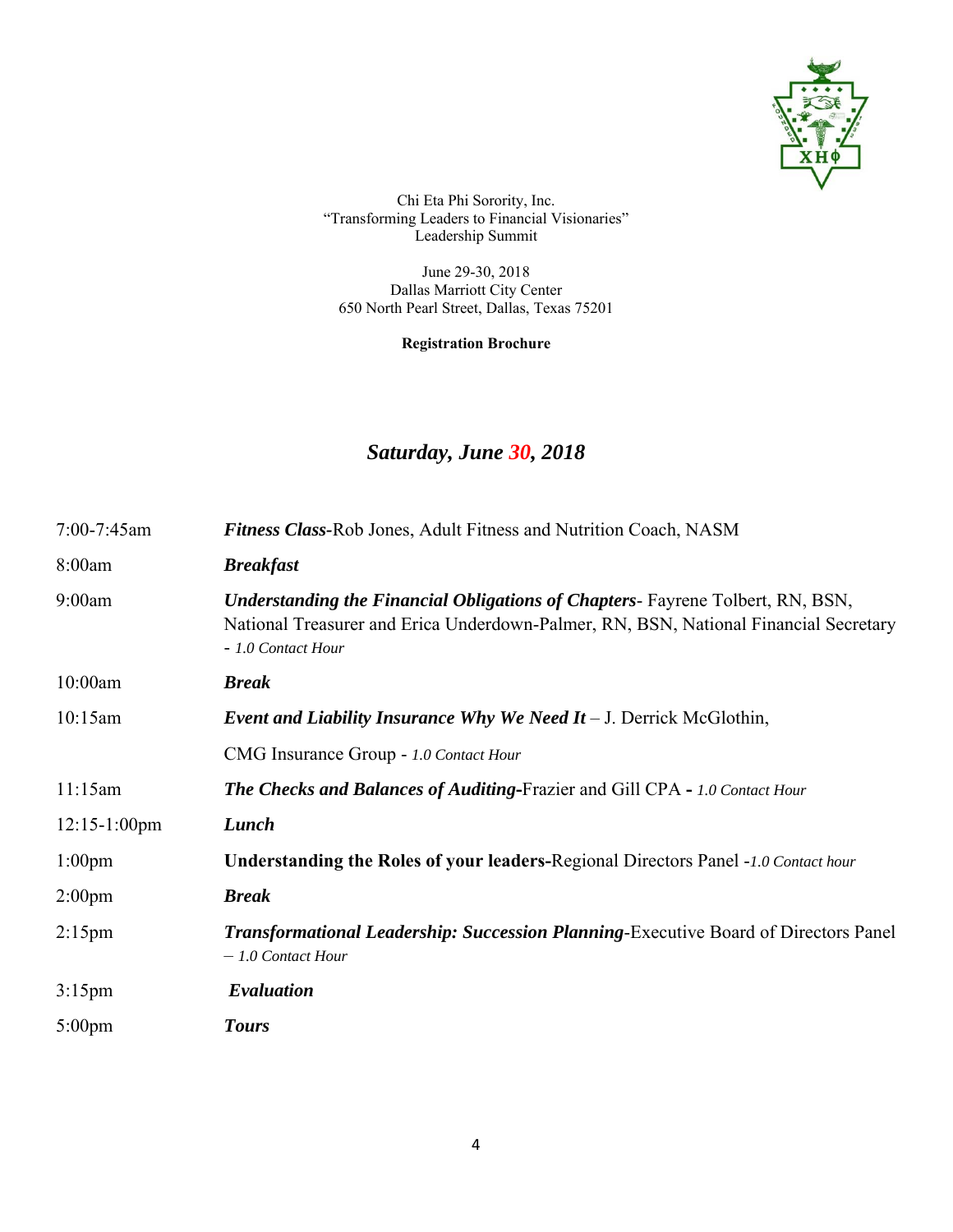![](_page_4_Picture_0.jpeg)

June 29-30, 2018 Dallas Marriott City Center 650 North Pearl Street, Dallas, Texas 75201

**Registration Brochure** 

### *Speakers*

![](_page_4_Picture_5.jpeg)

Eric J. Williams, DNP, RN, CNE, FAAN

Dr. Williams was installed as the first male and 12th President of the National Black Nurses Association. Dr. Williams is the Assistant Director/Faculty Leader and Professor of Nursing at Santa Monica College, Santa Monica, CA. He is recognized as being the first African American male faculty member where he began his appointment in 2001. Dr. Williams is a past board member of the American Assembly for Men in Nursing and American Nurses Association, California. He is a member of the Technical Expert Panel for Education for the Agency on Healthcare Research and Quality. Dr. Williams also serves as a board member of the Haiti Nursing Foundation and the Minority Nurse Magazine Advisory Committee.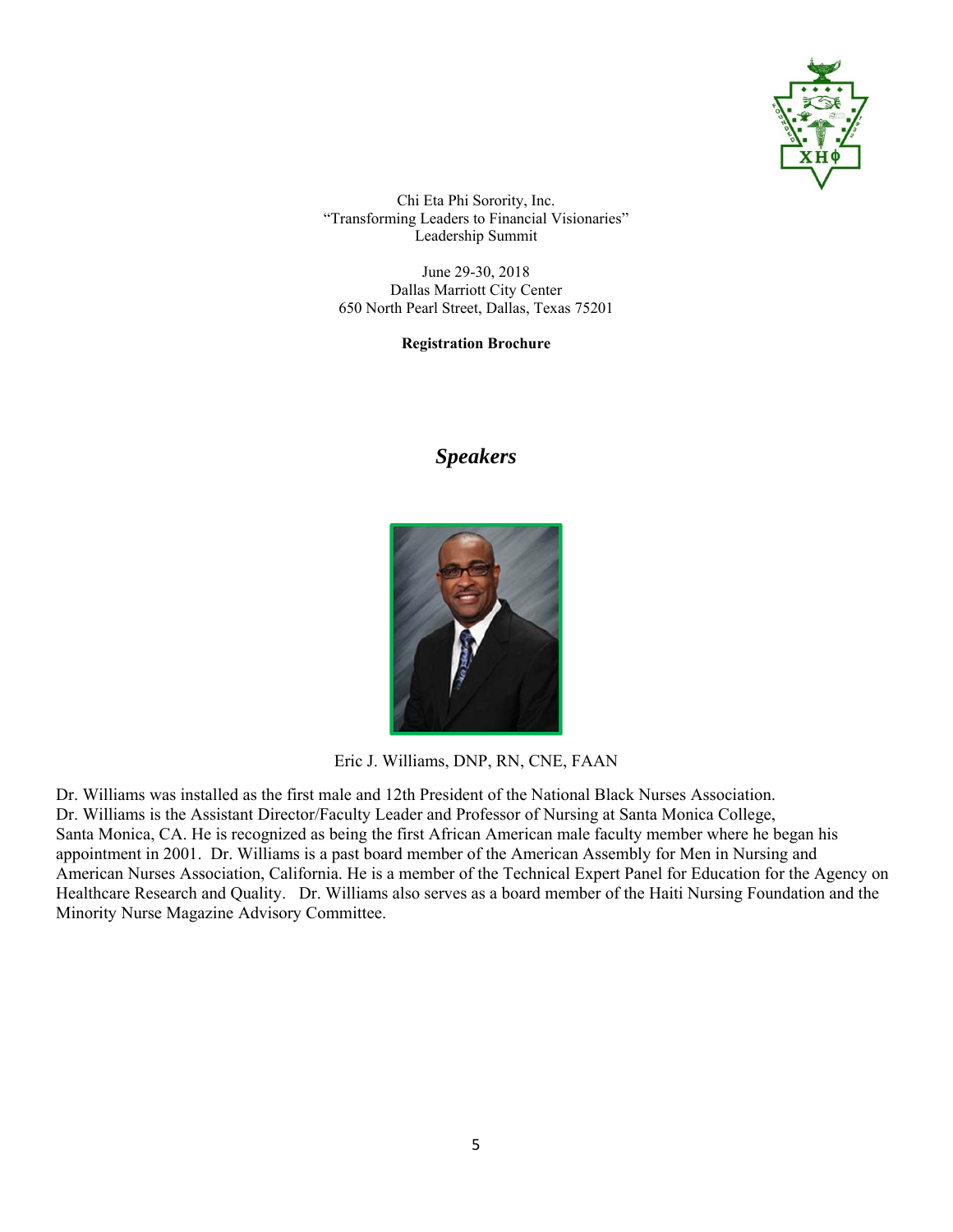![](_page_5_Picture_0.jpeg)

June 29-30, 2018 Dallas Marriott City Center 650 North Pearl Street, Dallas, Texas 75201

#### **Registration Brochure**

![](_page_5_Picture_4.jpeg)

Tia Crossley, PhD

Dr. Crossley is the Clinical Director for the Synergy Center for Wellness. She manages the day to day operations of the clinic (e.g., hiring, marketing, budget reviews), program development, therapy, assessment, supervision, and parent trainings. In addition, Dr. Crossley is an Adjunct Professor at Texas A&M University-Commerce, where she responsible for developing and teaching the following undergraduate (UG) and graduate courses: Abnormal Psychology (UG), Child and Adolescent Development (UG), Advanced Behavioral Interventions and Academic Assessments, Developmental Psychology/Strategies in Counseling, and Principles of Psycho-educational Assessment.

![](_page_5_Picture_7.jpeg)

Stacey E. Johnson, DNP, MSN, BSN, RN, CCM

Dr. Johnson is the Director of Nursing Professional Development and Nursing Recruitment at Saint Joseph's Medical Center. In this senior nursing leadership role, Dr. Johnson reports to the Chief Nursing Officer and partners with the Director of Human Resources for nursing recruitment. She leads organizational change by assessing learning needs, goal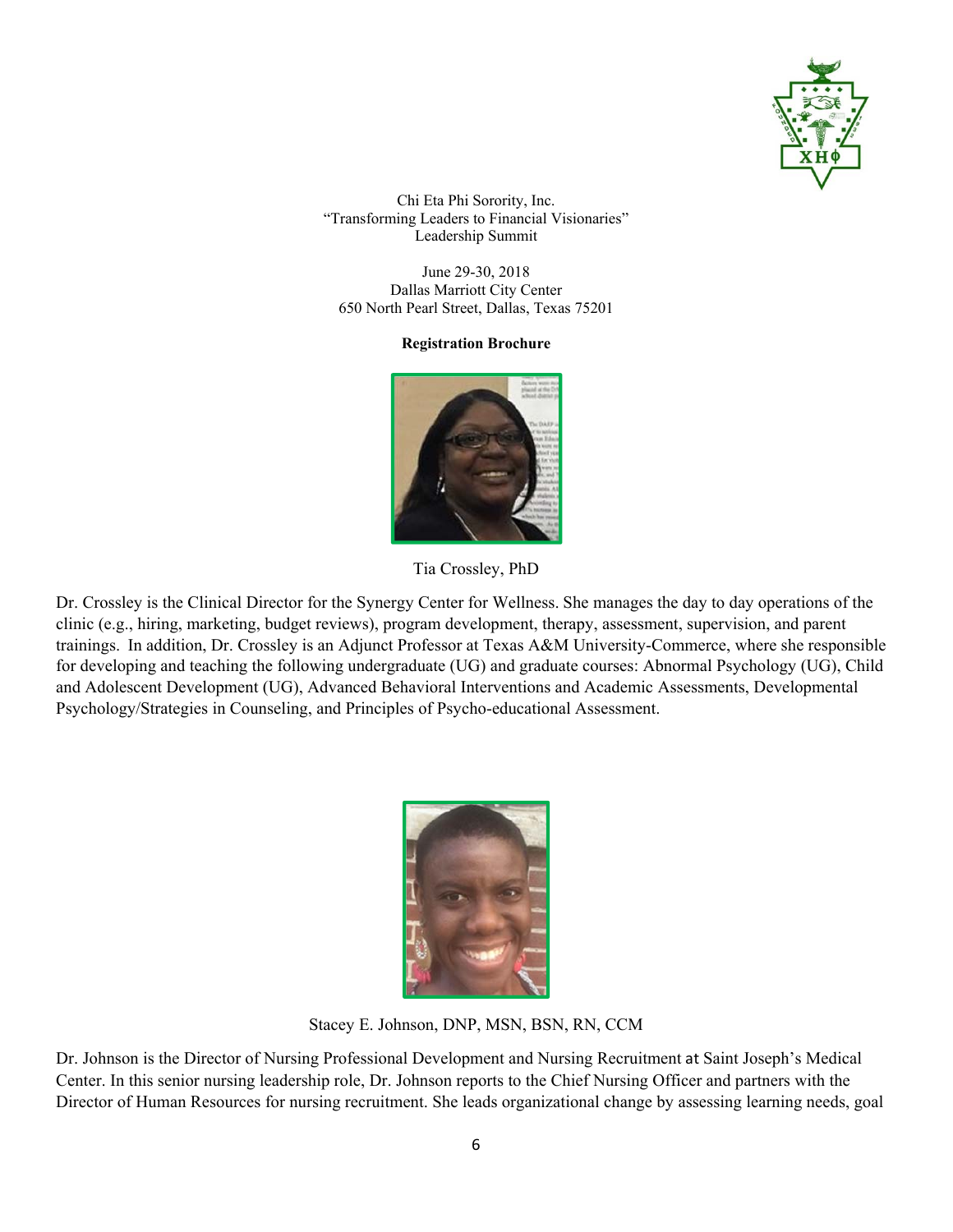![](_page_6_Picture_0.jpeg)

June 29-30, 2018 Dallas Marriott City Center 650 North Pearl Street, Dallas, Texas 75201

### **Registration Brochure**

setting that incorporates strategies aligned with identified needs and cultural transformation. Dr. Johnson is the Assistant Regional Director for the Northeast Region of Chi Eta Phi Sorority, Inc.

![](_page_6_Picture_5.jpeg)

Laurie Benson, BSN, RN

Laurie Benson, BSN, RN is the Executive Director for Nurses On Boards Coalition (NOBC). NOBC represents national nursing and other organizations working to build healthier communities in America by increasing nurses on boards.

 Ms. Benson serves as CEO Advisor on complex leadership issues including board governance, strategy, business growth, innovation, high performance teams, human resources and succession planning. As a successful CEO of an IT systems integrator, Ms. Benson increased revenues from start up to \$80M with 150+ employees across 3 offices. Ms. Benson is CEO of LSB Unlimited, a board and strategy consulting company.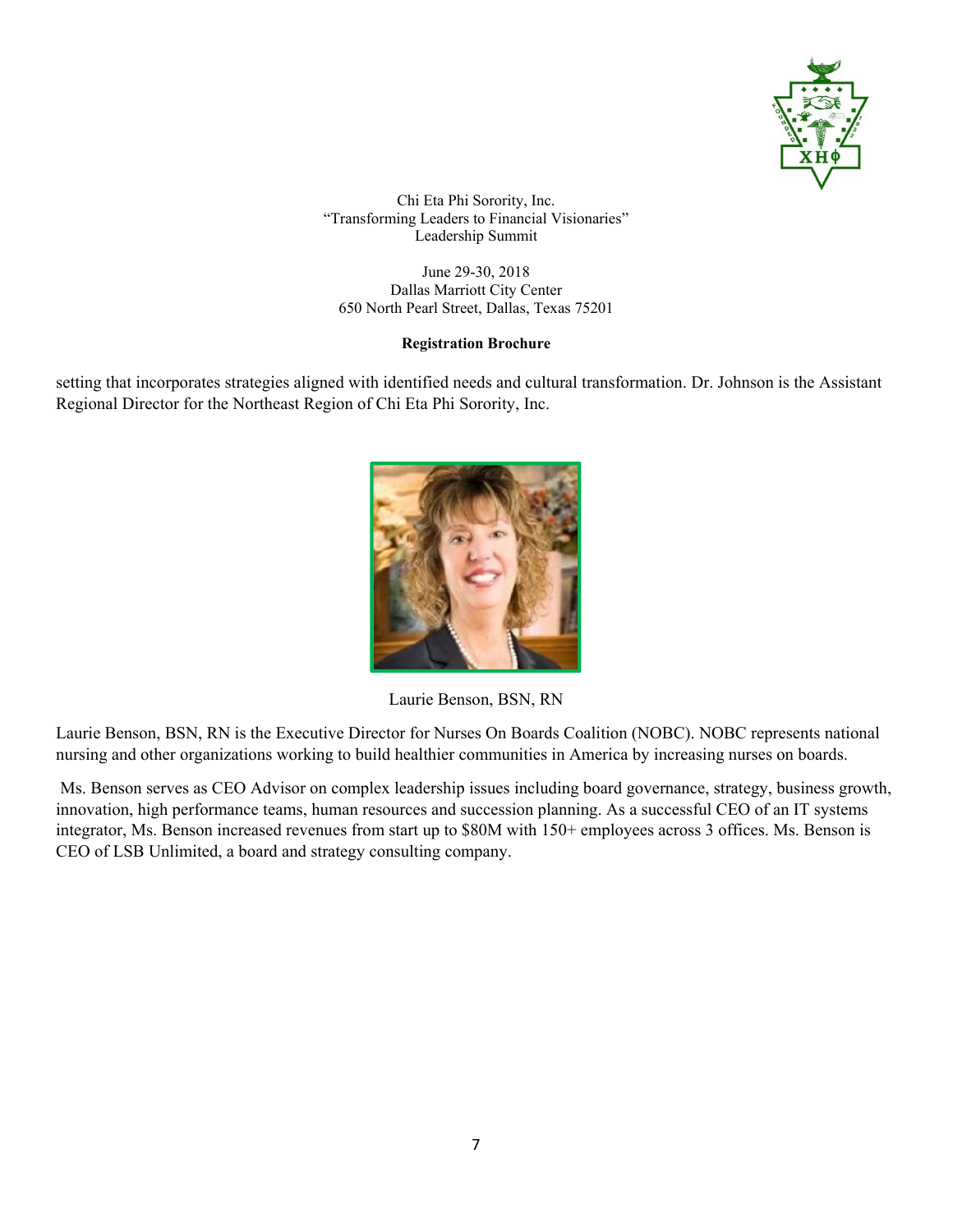![](_page_7_Picture_0.jpeg)

June 29-30, 2018 Dallas Marriott City Center 650 North Pearl Street, Dallas, Texas 75201

#### **Registration Brochure**

![](_page_7_Picture_4.jpeg)

![](_page_7_Figure_5.jpeg)

Terrell Davis is co-founder and managing partner of Davis & Davis LLC-Sales Tax Experts (founded 2001), where he provides an array of sales tax consulting services, including sales tax audit defense, sales tax refund recovery, and sales tax legal opinions, to companies ranging from small businesses to multinational corporations. Mr. Davis has a passion for state tax law and audit defense. His extensive experience, judgment, and careful planning gives Davis & Davis the advantage in every consulting engagement, as reflected in the results Davis & Davis delivers to clients.

![](_page_7_Picture_7.jpeg)

Erica Underdown-Palmer, BSN, RN

Erica Underdown-Palmer was initiated into the Prince George's County, Maryland chapter in March 2007. She has served as Dean of Membership and the President of Lambda Phi Chapter, Incorporated. She, currently, serves as the Northeast Region Financial Secretary, as well as the National Financial Secretary. She serves on numerous committees on the local, regional and national levels. Ms. Underdown-Palmer received her BSN at Villa Julie College and is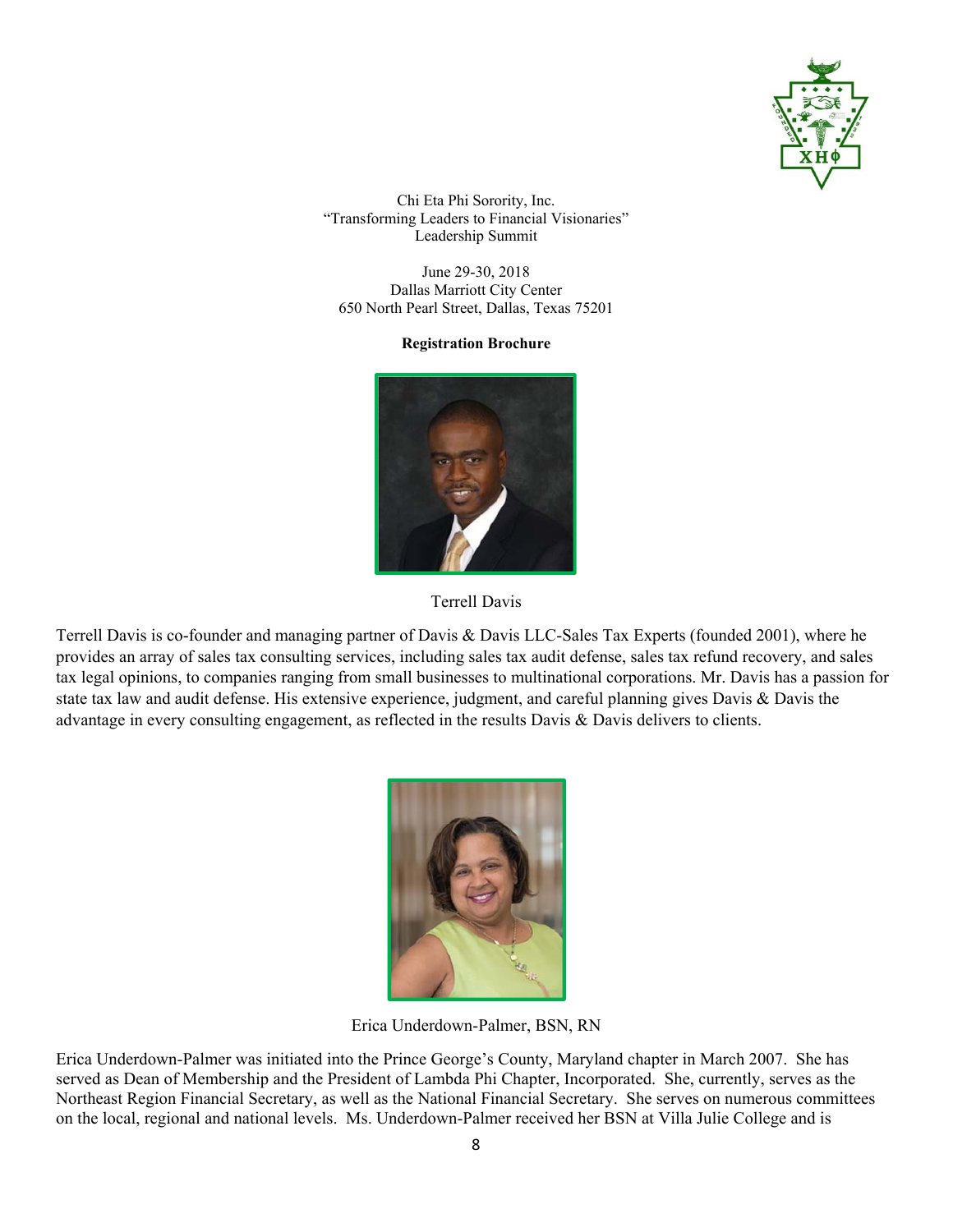![](_page_8_Picture_0.jpeg)

June 29-30, 2018 Dallas Marriott City Center 650 North Pearl Street, Dallas, Texas 75201

### **Registration Brochure**

currently pursuing her Masters of Science in Administration at Trinity University in Washington, DC. Ms. Underdown-Palmer is the Senior Manager Associate Health at the Gaylord National Resort and Convention Center.

![](_page_8_Picture_5.jpeg)

Fayrene Tolbert, BSN, RN

Fayrene Tolbert serves as the National Treasurer for Chi Eta Phi Sorority Inc. She joined Chi Eta Phi Sorority in Dallas Texas in 1993. Ms. Tolbert is a committed Life member who has held many offices at the national , regional and local levels such as National Financial Secretary, Regional Choir Director, Regional Audit Committee and Local Chaplain . In her current role she is committed to enhance to financial growth of the sorority and to provide the membership with optimal benefits assured them as members of this great sorority. Ms. Tolbert has a progressive career in nursing from LVN to RN and has worked in specialties of psychiatry, homeless outreach and nurse manager.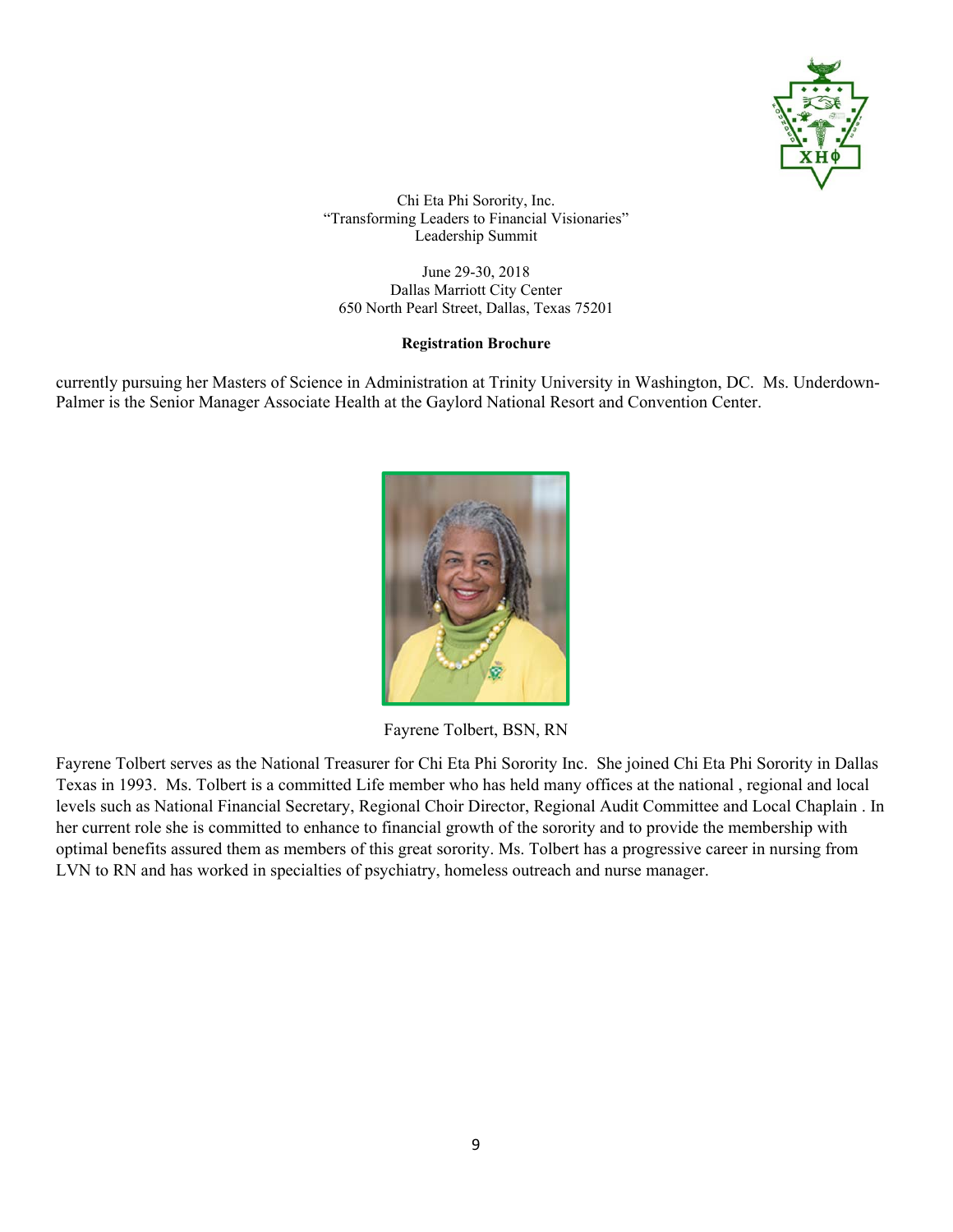![](_page_9_Picture_0.jpeg)

June 29-30, 2018 Dallas Marriott City Center 650 North Pearl Street, Dallas, Texas 75201

**Registration Brochure** 

![](_page_9_Picture_4.jpeg)

J. Derrick McGlothin

J. Derrick McGlothin is the CEO/OWNER of CMG Insurance Group in Dallas, Texas. "Making Insurance Make Sense" CMG was founded by Award Winning Insurance Agents J. Derrick McGlothin and Carlos Clark. They combined their 32 years of Insurance Experience and vision of strength, passion and faith. They are an independent insurance agency that focuses solely on customers and there complete satisfaction with service, rates and claims. Mr. McGlothin attended Universitry of North Texas.

![](_page_9_Picture_7.jpeg)

Yolanda Gils, CPA

Yolanda Gils, CPA is the Owner of Frazier Gills, PC. Frazier Gills, P.C. is a Dallas, Texas based Certified Public Accounting and Management Consulting Firm. Frazier Gills, P.C. provides a wide range of services in the areas of auditing, tax, general accounting, and management consulting and business development. They have extensive experience in serving various small to medium sized commercial and non-profit organizations. They are a leader among local and regional firms in the Dallas, Texas area.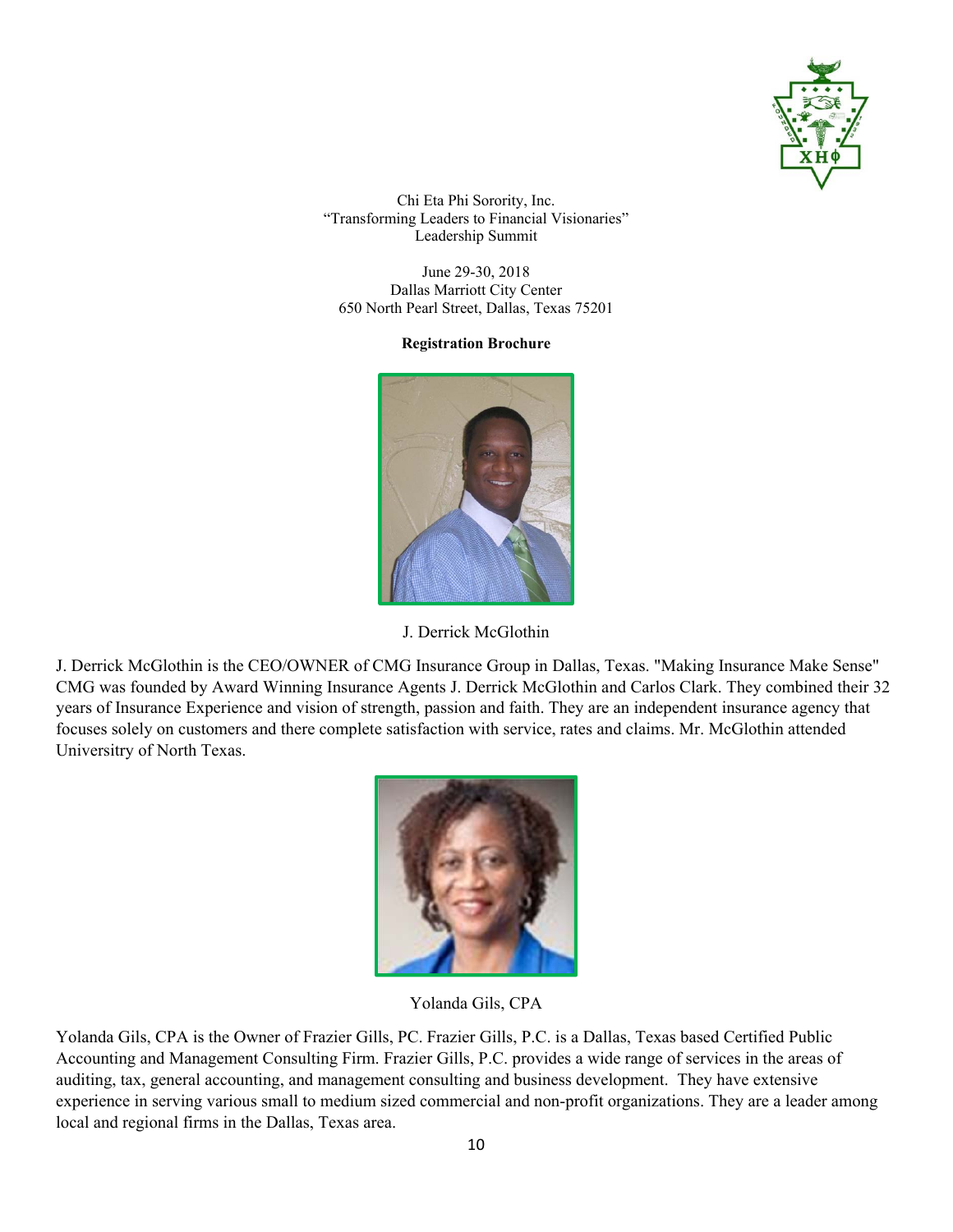![](_page_10_Picture_0.jpeg)

June 29-30, 2018 Dallas Marriott City Center 650 North Pearl Street, Dallas, Texas 75201

**Registration Brochure** 

### *Regional Director Panelists*

![](_page_10_Picture_5.jpeg)

Juanita Hall, BSN, RN - Northeast Regional Director

![](_page_10_Picture_7.jpeg)

Rhonda K. Hollis, PhD, RN - Southeast Regional Director

![](_page_10_Picture_9.jpeg)

Nutrena H. Tate, PhD, APRN, CPNP-PC - Middlewest Regional Director

![](_page_10_Picture_11.jpeg)

Karen Rabb, MSN, RN, CCRA - Middlesouth Regional Director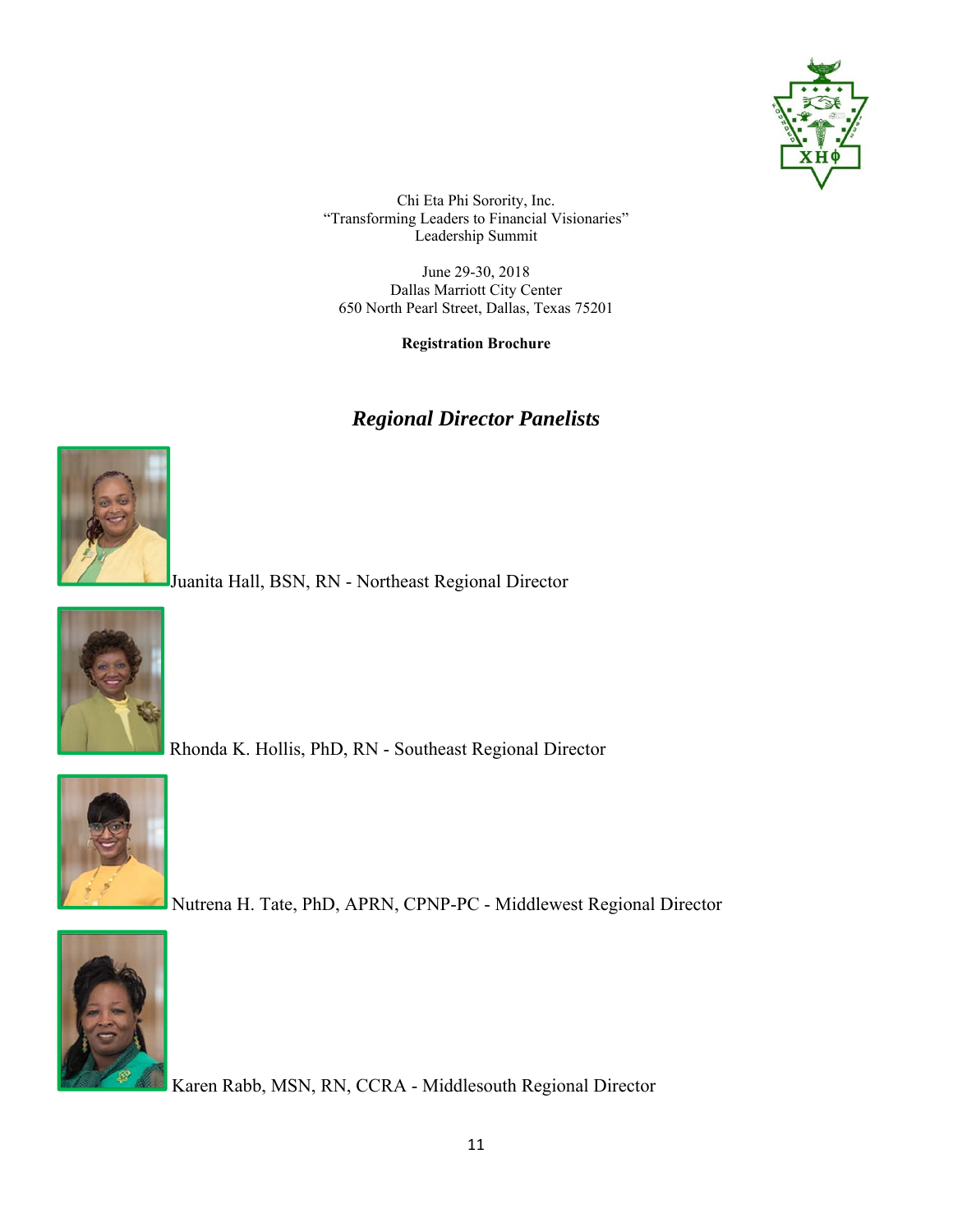![](_page_11_Picture_0.jpeg)

June 29-30, 2018 Dallas Marriott City Center 650 North Pearl Street, Dallas, Texas 75201

**Registration Brochure** 

![](_page_11_Picture_4.jpeg)

Jo Anne West-Sims, MSN, RN - Southwest Regional Director

### *National Executive Board of Directors Panelists*

![](_page_11_Picture_7.jpeg)

Jonnie Hamilton, DNP, MSHSA, PNP-BC, NE-BC Darneta G. Brown, MSN, APRN-BC, BS First National Vice President National Organizer

![](_page_11_Picture_9.jpeg)

Deborah C. Stamps, EdD, MS, RN, GNP, NE – BC Zenobia Richbourgh, MSN, RN, FNP, CPN Second National Vice President National Dean of Membership

![](_page_11_Picture_11.jpeg)

![](_page_11_Picture_14.jpeg)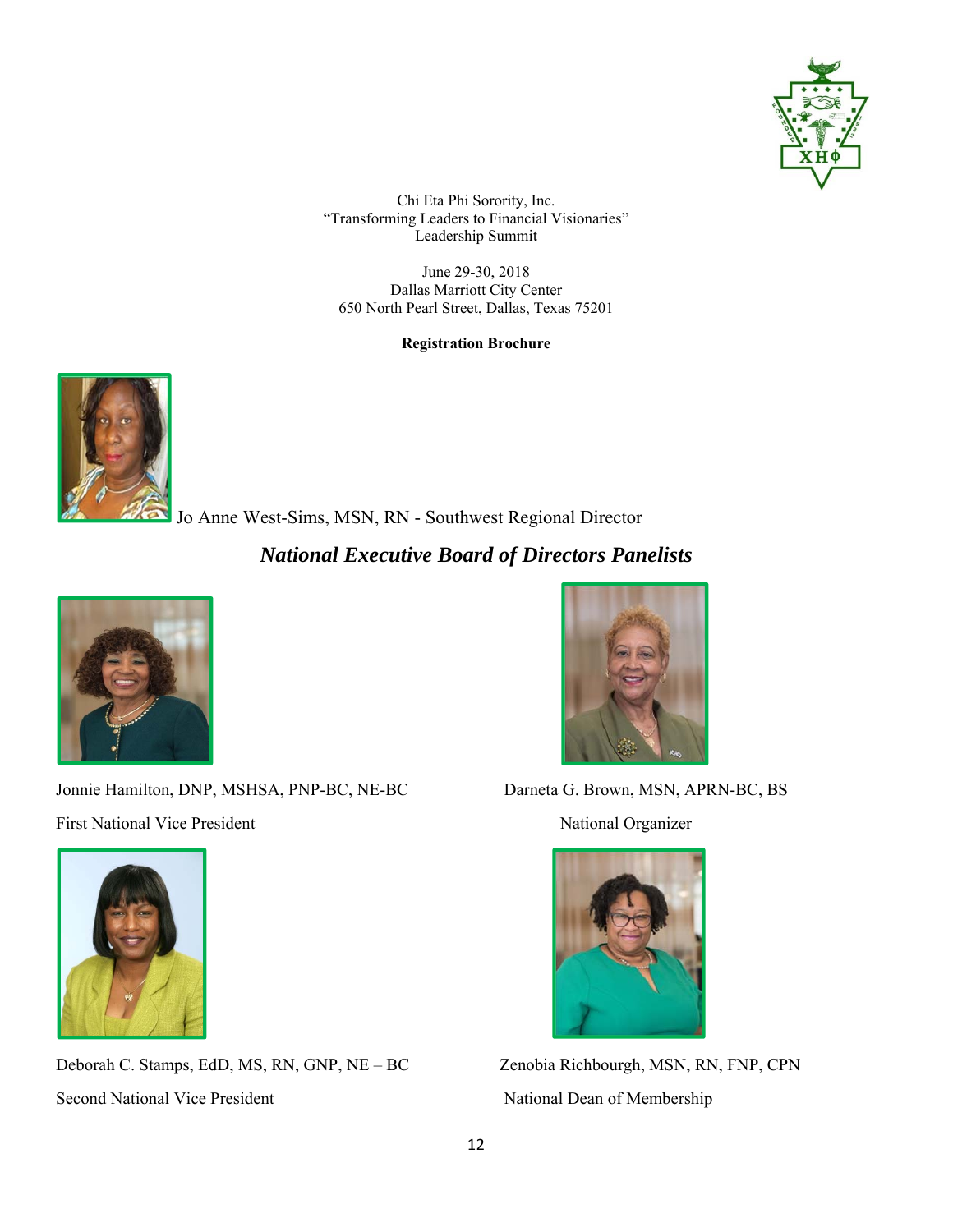![](_page_12_Picture_0.jpeg)

June 29-30, 2018 Dallas Marriott City Center 650 North Pearl Street, Dallas, Texas 75201

**Registration Brochure** 

![](_page_12_Picture_4.jpeg)

Nashaba Chowdhry, SN Marcella Carr, BSN, RN Third National Vice President National Dean of Sponsors

![](_page_12_Picture_6.jpeg)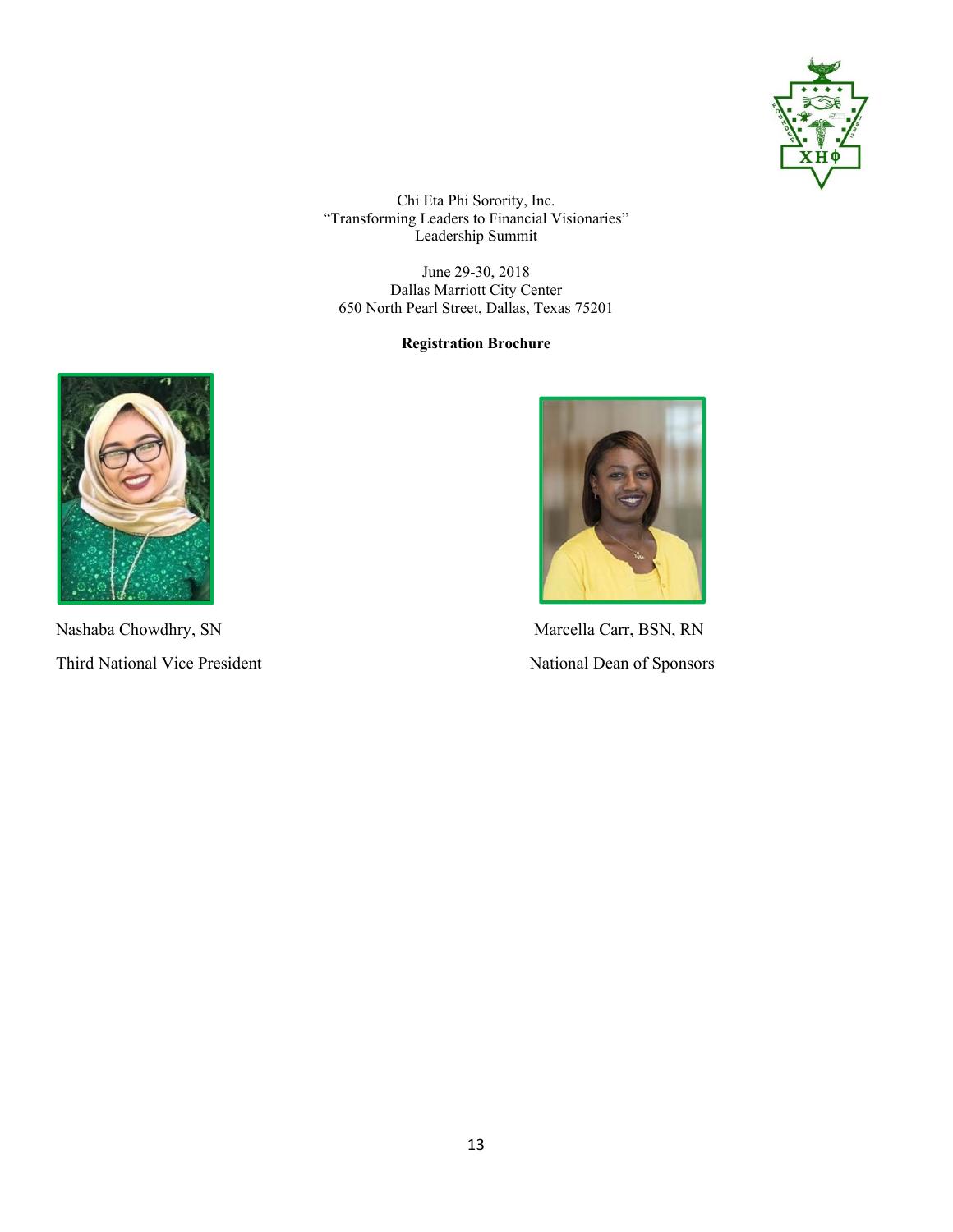![](_page_13_Picture_0.jpeg)

June 29-30, 2018 Dallas Marriott City Center 650 North Pearl Street, Dallas, Texas 75201

### **Registration Brochure**

### *Program Registration Form*

|                                                                                                                     | City: City: City: City: City: City: City: City: City: City: City: City: City: City: City: City: City: City: City: City: City: City: City: City: City: City: City: City: City: City: City: City: City: City: City: City: City: |  |  |
|---------------------------------------------------------------------------------------------------------------------|-------------------------------------------------------------------------------------------------------------------------------------------------------------------------------------------------------------------------------|--|--|
|                                                                                                                     |                                                                                                                                                                                                                               |  |  |
|                                                                                                                     |                                                                                                                                                                                                                               |  |  |
|                                                                                                                     |                                                                                                                                                                                                                               |  |  |
| Access Walker Other                                                                                                 | If you have a disability and may require accommodation in order to fully participate in this activity, please check here: Wheelchair                                                                                          |  |  |
| Check all that apply:                                                                                               |                                                                                                                                                                                                                               |  |  |
| $\Box$ Member                                                                                                       | $\Box$ Non-Member $\Box$ Graduate Member $\Box$ Undergraduate Member                                                                                                                                                          |  |  |
| $\Box$ National Officer $\Box$ Regional Officer                                                                     |                                                                                                                                                                                                                               |  |  |
| Registration Fees (All fees listed in U.S. Funds):                                                                  |                                                                                                                                                                                                                               |  |  |
| \$200.00 Postmarked no later than June 8, 2018                                                                      |                                                                                                                                                                                                                               |  |  |
| \$300.00 On-site registration (cash and credit card only)                                                           |                                                                                                                                                                                                                               |  |  |
| Website registration closes June 8, 2018 at Midnight                                                                |                                                                                                                                                                                                                               |  |  |
| Compliments of the 21 <sup>st</sup> Administration, <b>transportation</b> for the following tours will be provided: |                                                                                                                                                                                                                               |  |  |
| Members: Identify 1st choice, 2nd choice, and 3rd choice                                                            |                                                                                                                                                                                                                               |  |  |
| 3rd Dallas Stadium (First 40 ONLY)                                                                                  |                                                                                                                                                                                                                               |  |  |
| 3rd<br>Dallas City Tour                                                                                             |                                                                                                                                                                                                                               |  |  |
| 3rd<br>Casino trip                                                                                                  |                                                                                                                                                                                                                               |  |  |
| <b>Non-Members:</b> Will be charged for the following:                                                              |                                                                                                                                                                                                                               |  |  |
| Dallas Stadium (\$42 for transportation and VIP tour)                                                               |                                                                                                                                                                                                                               |  |  |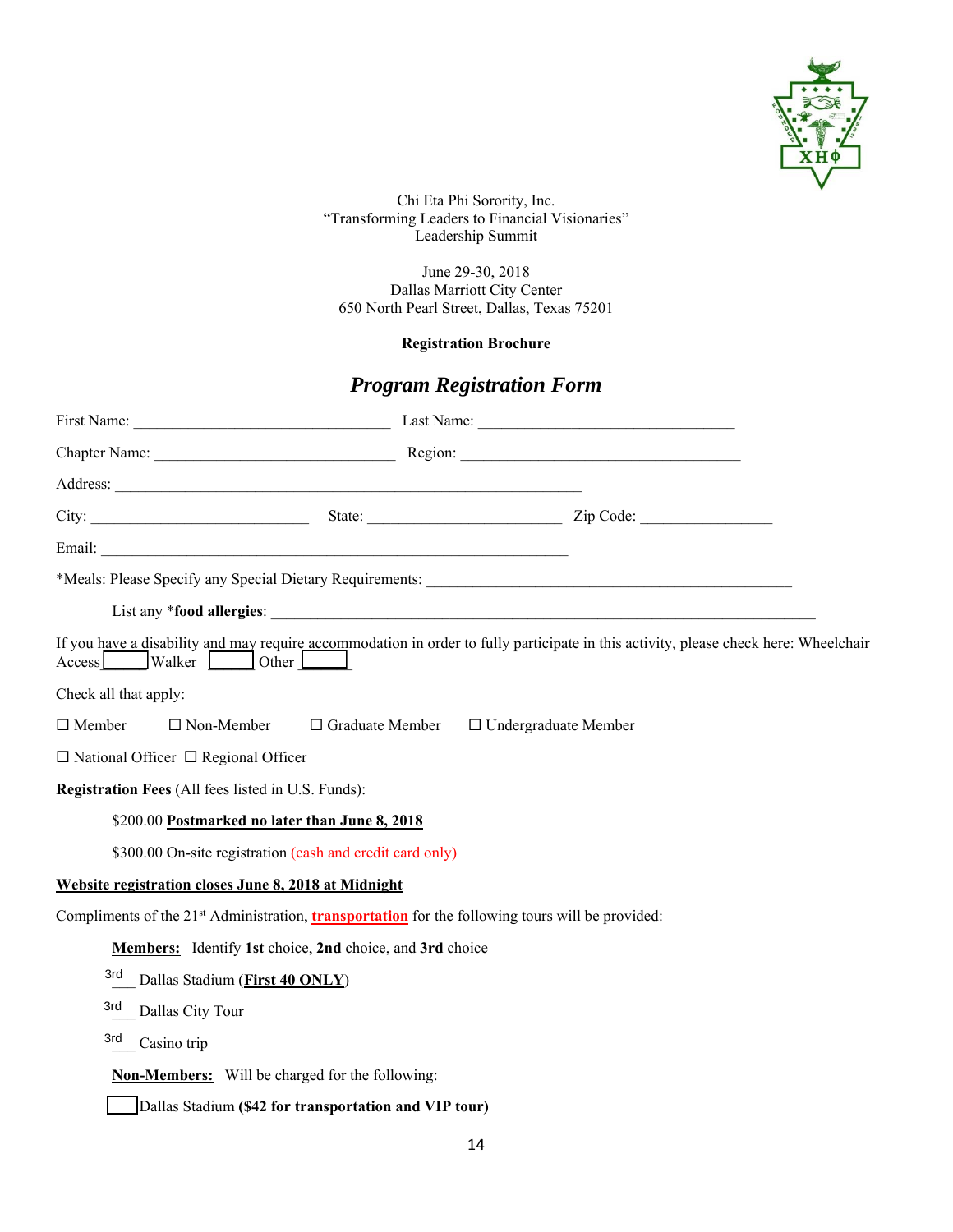![](_page_14_Picture_0.jpeg)

June 29-30, 2018 Dallas Marriott City Center 650 North Pearl Street, Dallas, Texas 75201

### **Registration Brochure**

\_\_\_ Dallas City Tour **(\$20)**

\_\_\_ Casino trip **(\$20)**

### *Please meet in the hotel lobby at 5pm on Saturday, June 30, 2018 if you are going on a tour*

Room registration completed \_\_\_yes \_\_\_\_no

If not please make your reservations at the Dallas Marriott City Center Hotel, 650 North Pearl Street, Dallas, Texas 75201, 214-979- 9000 until **June 8, 2018**. Questions please contact Charlene Jones, Meeting Coordinator at charlejone@sbcglogal.net

\* **Please Note**: While we will attempt to accommodate dietary restrictions, we cannot guarantee that foods served at the event will be free of the listed allergens. It is up to each member who has a food allergy to determine whether or not the food is free of known allergens by inquiring directly with the banquet food provider and/or food servers.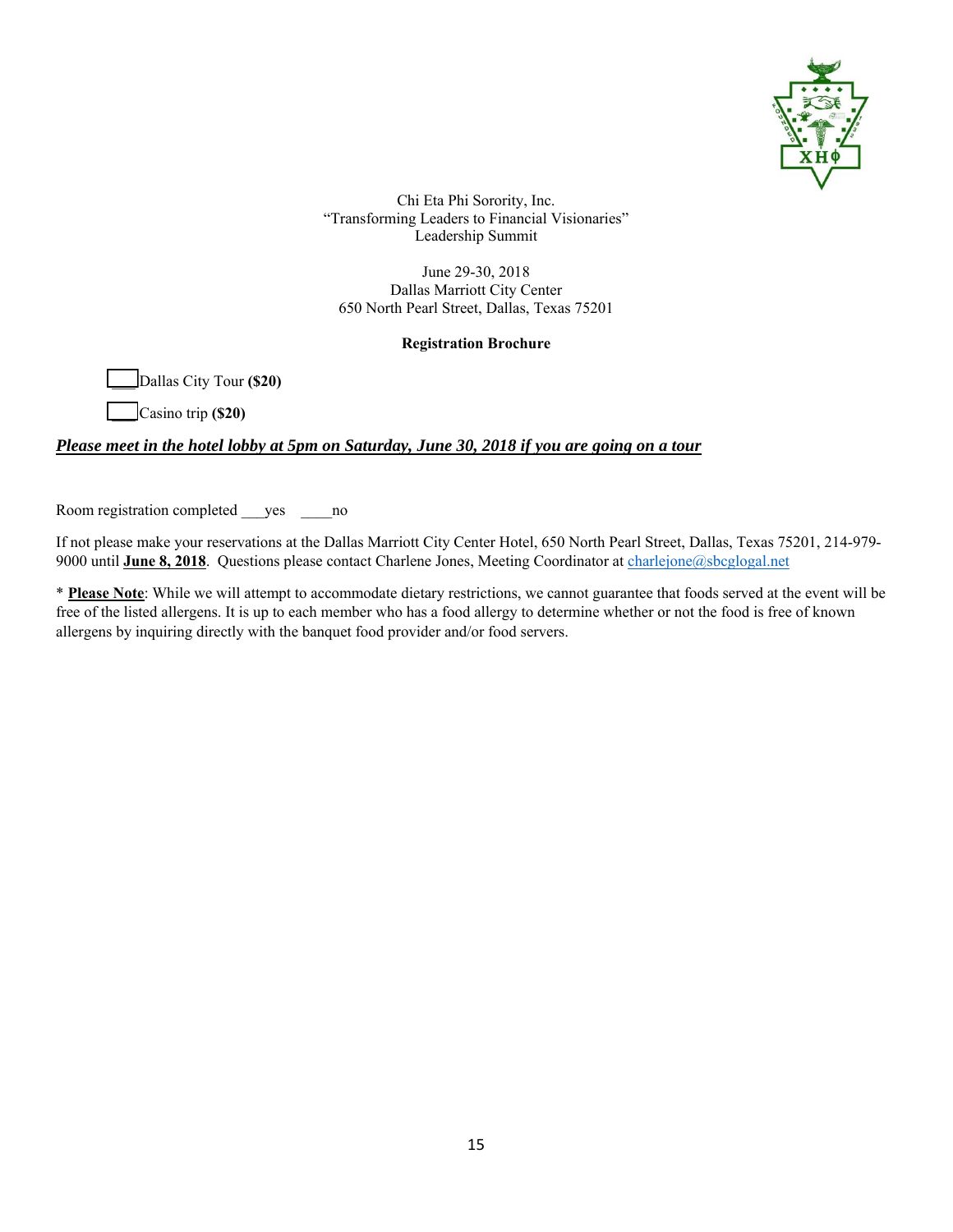![](_page_15_Picture_0.jpeg)

June 29-30, 2018 Dallas Marriott City Center 650 North Pearl Street, Dallas, Texas 75201

### **Registration Brochure**

### *Dallas Marriott City Center*

*650 North Pearl street Dallas, TX 75201 214-979-9000*

![](_page_15_Picture_6.jpeg)

Style and substance combine with extraordinary results at the Dallas Marriott City Center. Ideally located downtown, right in the heart of the lively Arts District, our hotel is a wonderful destination for work, play and everything in between. Rooms and suites are brimming with home-like amenities, including luxurious bedding, flat-screen TVs and sleek bedrooms. Enjoy scenic views and well-designed workspaces, as well as 24-hour room service. Elsewhere in the hotel, savor a delicious meal at Centric Bar & Grille, our contemporary restaurant, or enjoy a workout in the fully equipped fitness center. Those planning events in downtown Dallas will be thrilled with our gorgeously appointed venues, which include an expansive ballroom and several intimate meeting rooms. And you're just moments away from some of the